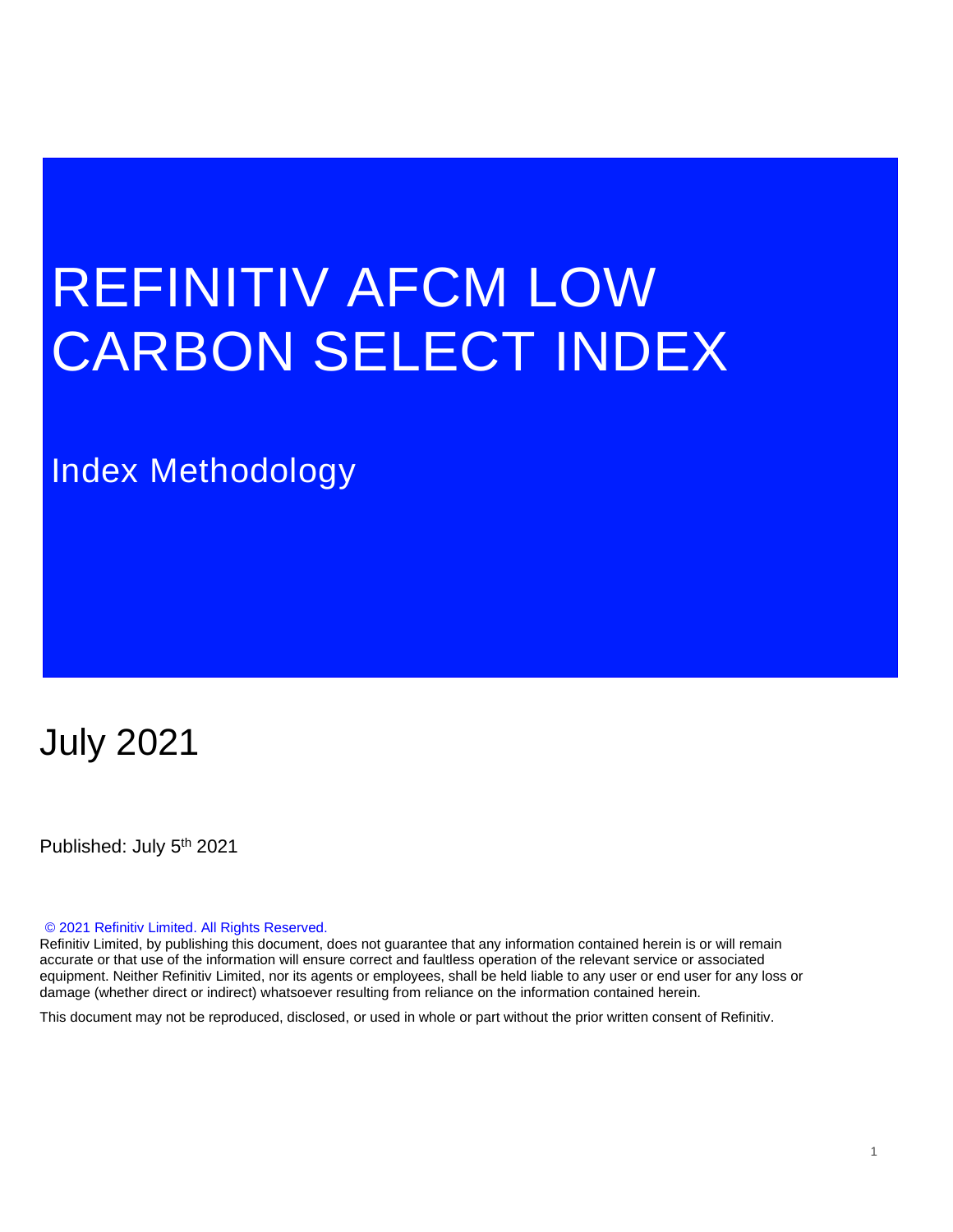# **Contents**

# **Intended Readership**

This document provides details on the construction and maintenance of the Refinitiv AFCM Low Carbon Select Index.

# **Document Publication**

This document is available on the Refinitiv website and on request.

# **Feedback**

Your questions about the document, suggestions, and contributions are welcome. Please address enquiries to: [IndexManagers@thomsonreuters.com](mailto:IndexManagers@thomsonreuters.com)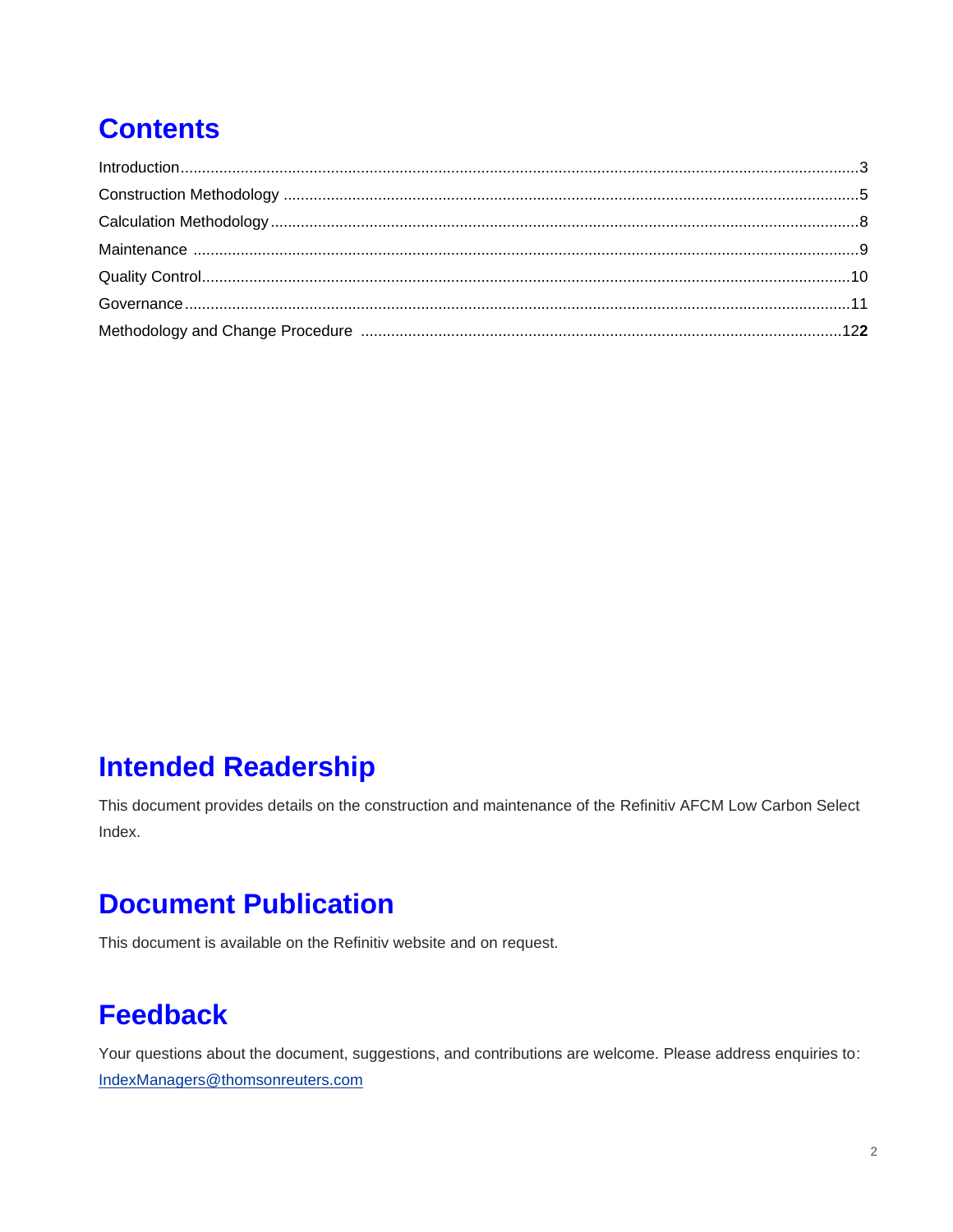### **1. INTRODUCTION**

#### <span id="page-2-0"></span>**1.1 Refinitiv Indices**

Serving more than 40,000 institutions in over 190 countries, Refinitiv provides information, insights and technology that drive innovation and performance in global financial markets. Our heritage of integrity enables our customers to make critical decisions with confidence while our best-in-class data and cutting-edge technologies enable greater opportunity.

We enable the financial community to trade smarter and faster, overcome regulatory challenges, and scale intelligently.

Refinitiv provides trusted and innovative indices and index-related services to the investment community. Whether one requires indices for benchmarking, or for the development of investment vehicles, Refinitiv offers a range of index solutions to satisfy the requirements.

#### **1.2 The Index**

Refinitiv AFCM Low Carbon Select Index offers an innovative benchmark for investors wishing to commit capital to companies that actively invest in and promote low carbon activities in the running of their businesses. Since the index includes those companies as constituents that are investing to reduce energy consumption and hence contributing to lower the carbon footprint of the region, it is the best fit and generates the high interest and demand among investors. The index utilizes reported CO2 levels of constituents of starting universe and the final index selection reflects the principles and impact of CO2 levels.

The index tracks the price and total return of selected 40 publicly traded equities in selected countries as defined in starting universe.

#### **1.3 Constituent Universe**

The constituents' universe includes equities traded on Bahrain, Egypt, Jordan, Kuwait, Morocco, Oman, Saudi Arabia, Qatar, and the United Arab Emirates. To construct the parent index, the universe then follows rules applied to Refinitiv Global Equity Indices (RGEI), which are free float adjusted market capitalization weighted indices, with the following inclusion criteria:

- A minimum 15% free float (companies are dropped if free float falls below 10% after inclusion);
- A minimum of 3 months trading history;
- Companies with multiple international listings are included on the basis of country of incorporation, security's primary listing and volume. In most cases, the country of incorporation is same as primary listing. For few exceptions where the country of incorporation is not where the security has the primary listing, Refinitiv uses the security's primary listing to determine membership.
- Various liquidity measures are used to ensure illiquid companies are not included in the index, and all constituents need to satisfy the following criteria: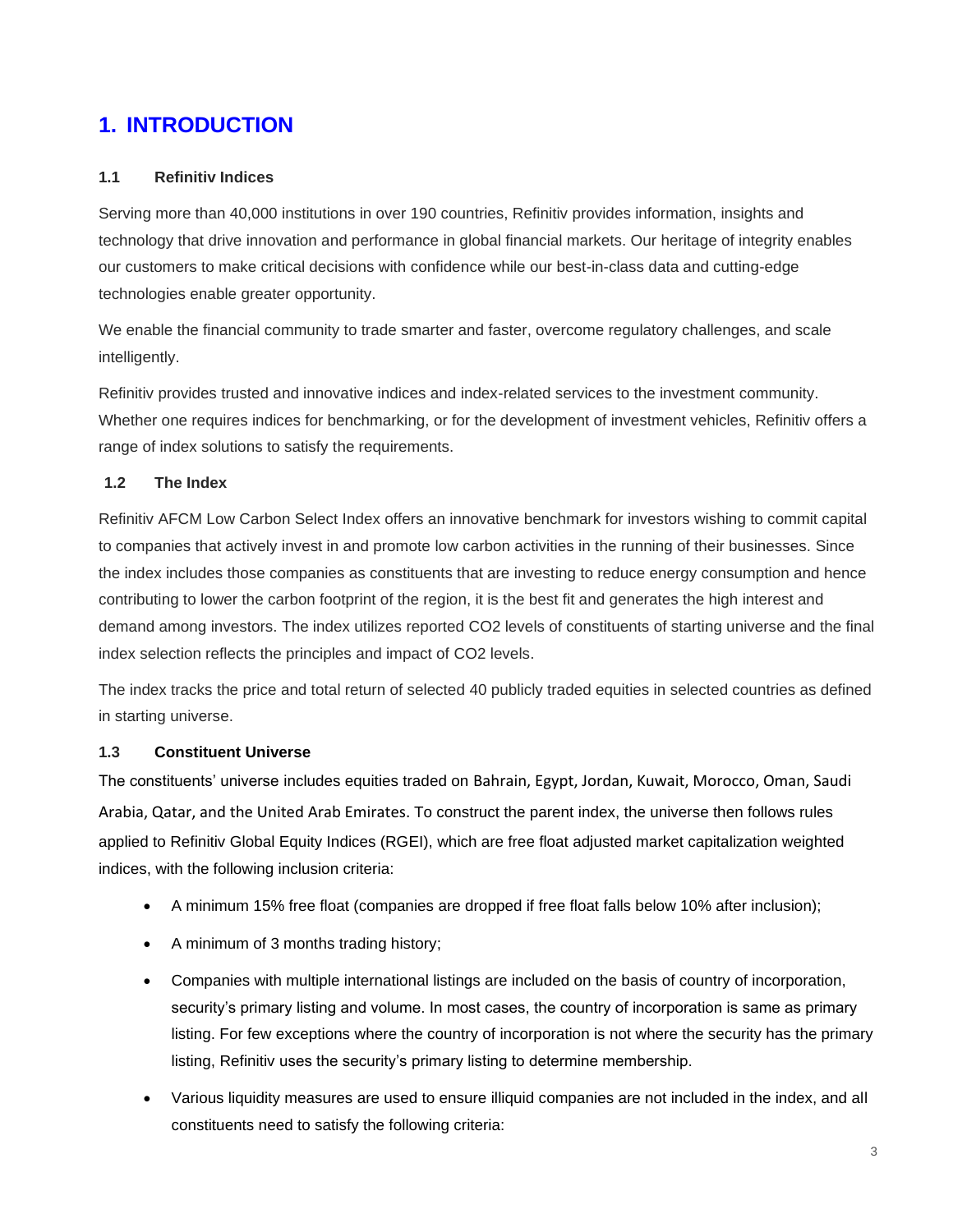- o Be part of the top 99.5% of the free float market capitalisation of the exchanges under consideration;
- o Be part of the top 99.5% of the trading value of the exchanges under consideration;
- o Trade on at least 80% of trading days; and
- o Have a minimum unadjusted market cap of US\$150mn and free float adjusted market cap of US\$75mn

The parent index is rebalanced biannually every April and October.

For a complete description of the index rules, please refer to the methodology for Refinitiv Global Equity indices, [here](https://financial.thomsonreuters.com/content/dam/openweb/documents/pdf/financial/global-equity-index-methodology.pdf)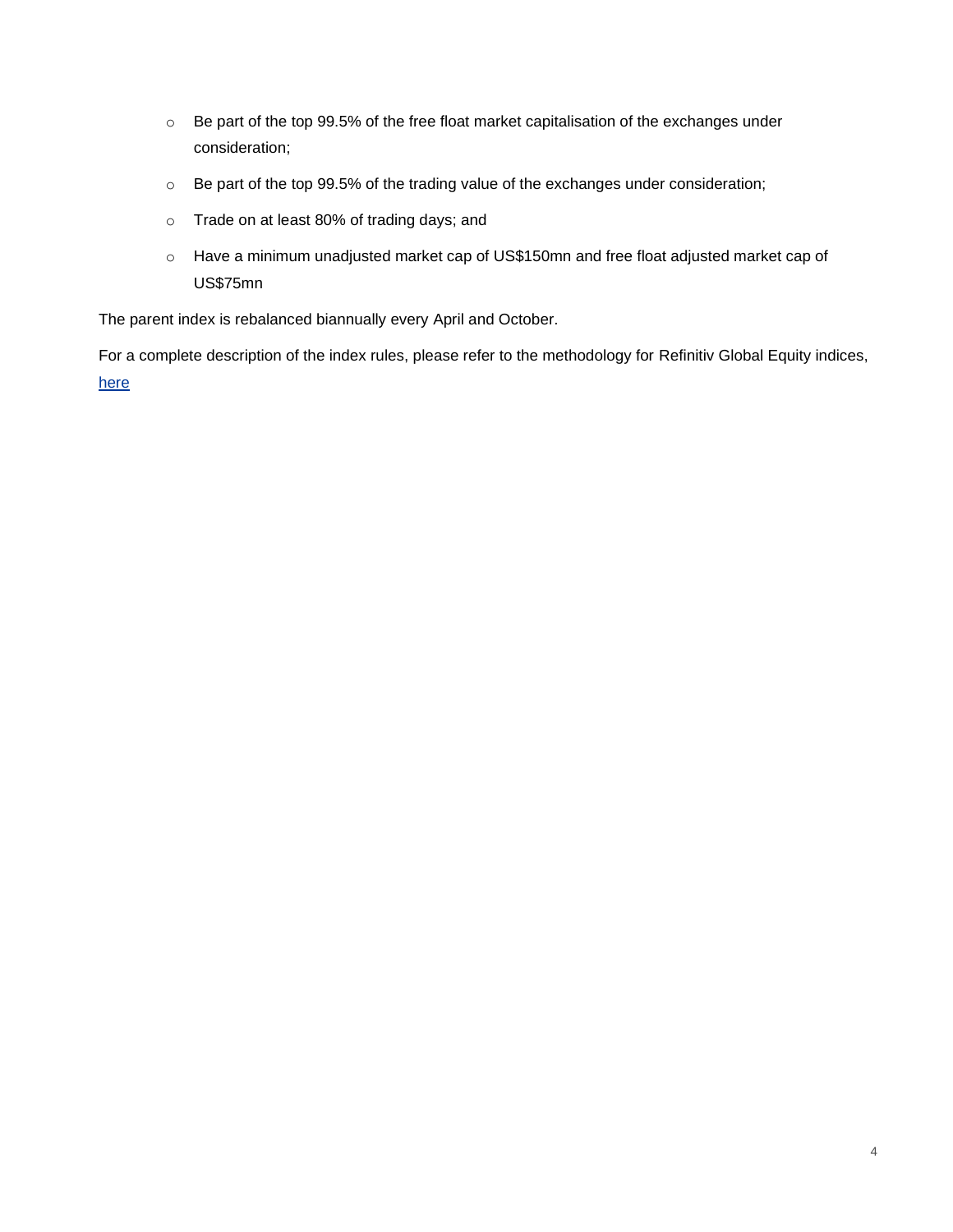## **2. CONSTRUCTION METHODOLOGY**

#### <span id="page-4-0"></span>**2.1 Universe**

The Index Universe is made of companies as described in section 1.3

The universe is as observed on the rebalance effective date.

#### **2.2 Data**

All stocks in the base universe are first screened for the following indicators:

- i) Price available as of rebalance date
- ii) Share Type
- iii) TRBC
- iv) ESG Analytic Estimated CO<sub>2</sub> Total
- v) ESG CO2 Estimation Method
- vi) Average Traded Value (182 calendar days)

#### **2.3 Composition list**

- i) Remove all companies where price is not available as of rebalance date.
- ii) Ensure that all candidates are classified as Ordinary Shares.
- iii) Remove all companies without ESG coverage (i.e., NA value for ESG Analytic Estimated CO2 Total)
- iv) Identify the economic sectors represented, and calculate the corresponding thresholds
	- Identify sector counts in starting universe, following the screens identified above.
	- Threshold for each sector is calculated as ceiling (MAX\_CONSTITUENTS \* SECTOR\_COUNT/SUM(SECTOR\_COUNTS)). As an example, if the starting universe has 49 candidates, and Financials sector has 20 candidates, the threshold for Financials in the final portfolio would be: ceiling $(40*20/49) = 16$ .
- v) Order the candidates by ESG Analytic Estimated CO2 Total (ascending) and add the top equity for each country to the index.
- vi) The remaining constituents in the final portfolio of 40 constituents are then selected by the following method:
	- ESG Analytic Estimated CO2 Total are examined, considering the CO2 Estimation Method (possible values are "Reported"," CO2 ","Energy", and "Median"). Priority is given to all companies that have a "Reported" CO2 value, meaning that they have provided a current number.
	- If the 40 constituent threshold has not been reached using companies with reported values, the selection is then repeated using values based upon "CO2" model estimation. The process is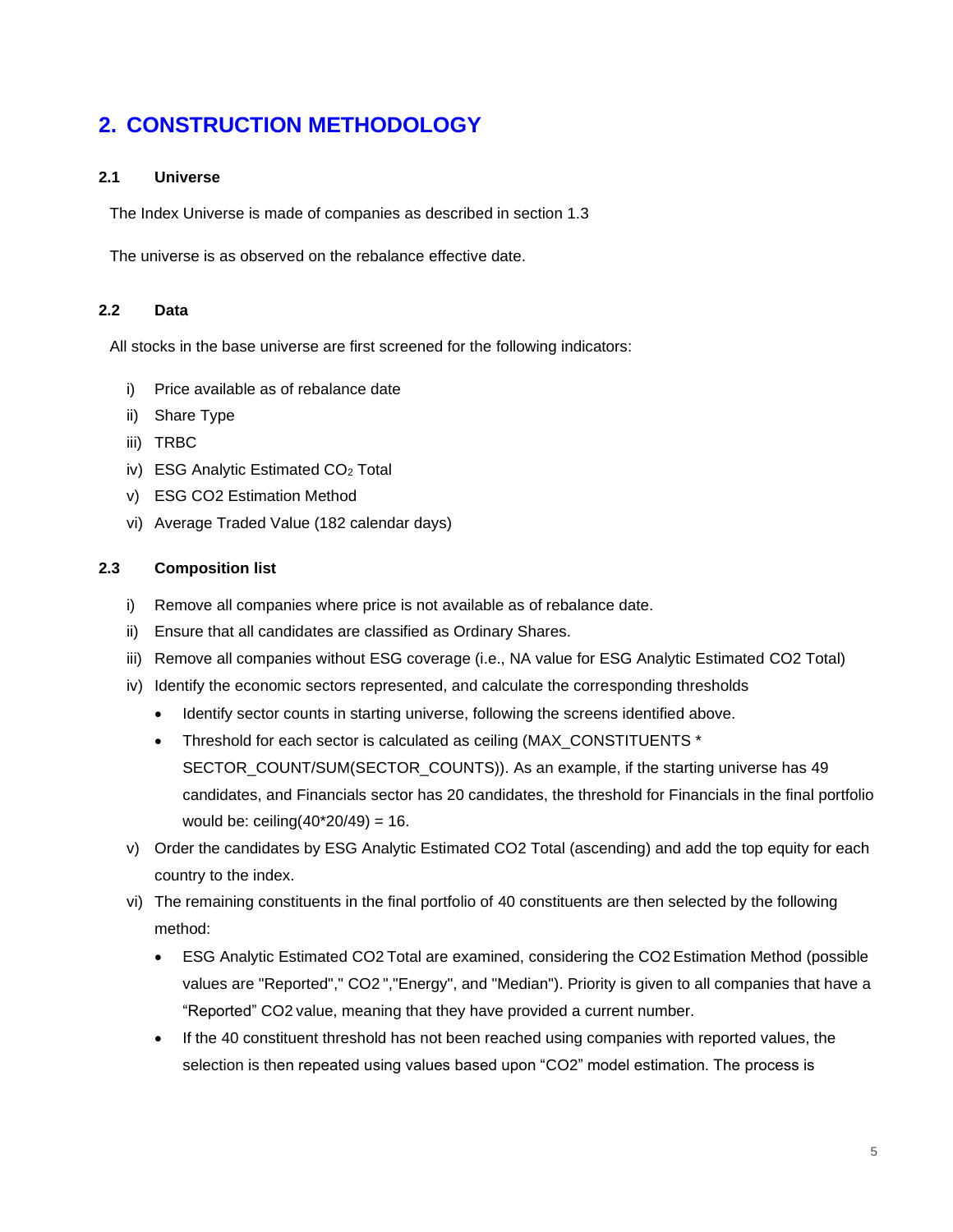repeated as necessary, using "Energy", and then "Median" (a model based only upon on peer group reporting)<sup>1</sup>.

- Constituents are added subject to the sector and country thresholds established above.
- vii) Determine weight based upon free float market cap. Sectors are to be capped at 30% and individual constituents are to be capped at 9%.
	- Begin with free float market cap weights.
	- Sum weights for each sector, order listing from largest to smallest sector weight
	- For each sector:
		- a. Is weight over sector cap? If so:
			- i. Identify amount of weight over threshold (currently 30%) as sector excess
			- ii. Shrink individual weights for all equities within sector, proportionally, to 30% cap.
		- b. Are there still individual constituents in sector over individual cap threshold (currently at 9%)? If

so:

- i. Cap weights
- ii. Distribute excess of individual weights above cap proportionally among uncapped equities within sector (If nowhere to reallocate in sector—for example, only one large equity in sector, or all equities in sector are at individual cap—add this weight to sector excess)
- iii. Check if re-distribution has put any constituents over the individual cap threshold. If so, repeat this sub-process.
- c. After sector adjustment, if any sector is still weighs over 30%, distribute excess weight proportionally to all equities in unadjusted sectors. Once sector weights are adjusted, no further weight will ever be added into the sector, otherwise the sector/individual capping could be exceeded.

#### **2.4 Security types**

Only common stocks trading on exchanges stated in Section 1.3 are included in the Index.

#### **2.5 Base values and Inception date**

100, on 30/6/2015

#### **2.6 Index live date**

31/8/2020

 $1$  Carbon Estimation methods are discussed in detail in

[https://www.refinitiv.com/content/dam/marketing/en\\_us/documents/fact-sheets/esg-carbon-data-estimate-models-fact](https://nam12.safelinks.protection.outlook.com/?url=https%3A%2F%2Fwww.refinitiv.com%2Fcontent%2Fdam%2Fmarketing%2Fen_us%2Fdocuments%2Ffact-sheets%2Fesg-carbon-data-estimate-models-fact-sheet.pdf&data=02%7C01%7Cjeff.kenyon%40refinitiv.com%7Ca68506d70928485bf06208d794617f7a%7C71ad2f6261e244fc9e8586c2827f6de9%7C0%7C0%7C637141018777578853&sdata=ky9M%2FFqkhKREueRfy4Bk2x6zVyJC%2FuhXZbuE5MRsaj8%3D&reserved=0)[sheet.pdf.](https://nam12.safelinks.protection.outlook.com/?url=https%3A%2F%2Fwww.refinitiv.com%2Fcontent%2Fdam%2Fmarketing%2Fen_us%2Fdocuments%2Ffact-sheets%2Fesg-carbon-data-estimate-models-fact-sheet.pdf&data=02%7C01%7Cjeff.kenyon%40refinitiv.com%7Ca68506d70928485bf06208d794617f7a%7C71ad2f6261e244fc9e8586c2827f6de9%7C0%7C0%7C637141018777578853&sdata=ky9M%2FFqkhKREueRfy4Bk2x6zVyJC%2FuhXZbuE5MRsaj8%3D&reserved=0)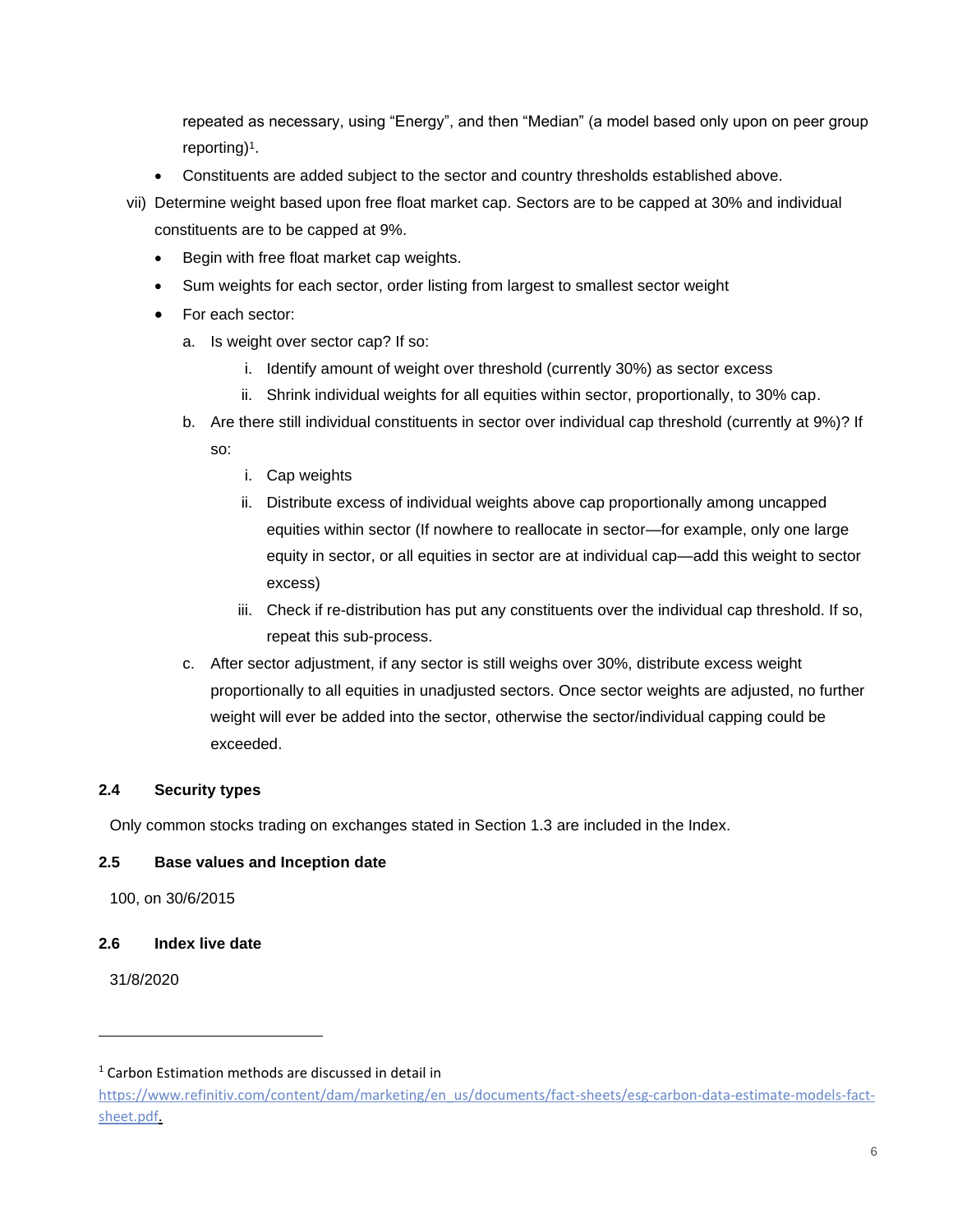#### **2.7 Index types, currencies, calculation frequency and trading days**

Price and Total return, Currency: USD. Ticks real time, pricing every 15 seconds, calendar: Saudi Arabian Trading Calendar. Historic calculation follows Monday-Friday calendar. Live index follows Sunday-Friday calendar.

#### **2.8 Index revision**

Index methodology was revised and implemented with June 2021 rebalance with an effective date of July 1<sup>st</sup> 2021. The methodology was revised to increase number of constituents to 40, introduce sector capping at 30% and update constotients' capping at 9%.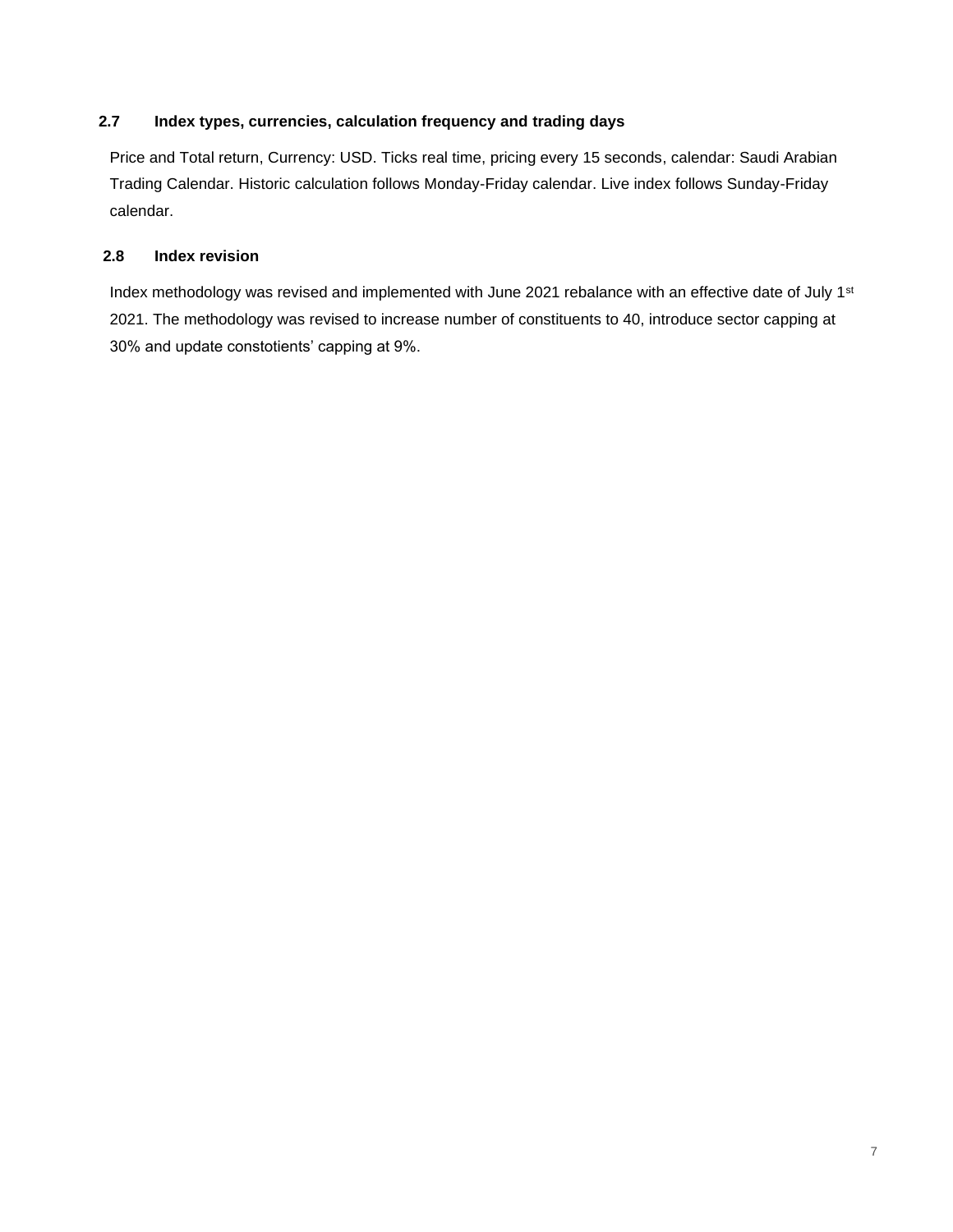# **3. CALCULATION METHODOLOGY**

The index follows the methodology of Refinitiv Global Equity Indices. For details on data requirement, construction and calculation methodology of Refinitiv Global Equity Indices, please refer Refinitiv Global Equity indices Methodology document [here.](http://thomsonreuters.com/en/products-services/financial/equities-markets/global-equity-indices.html)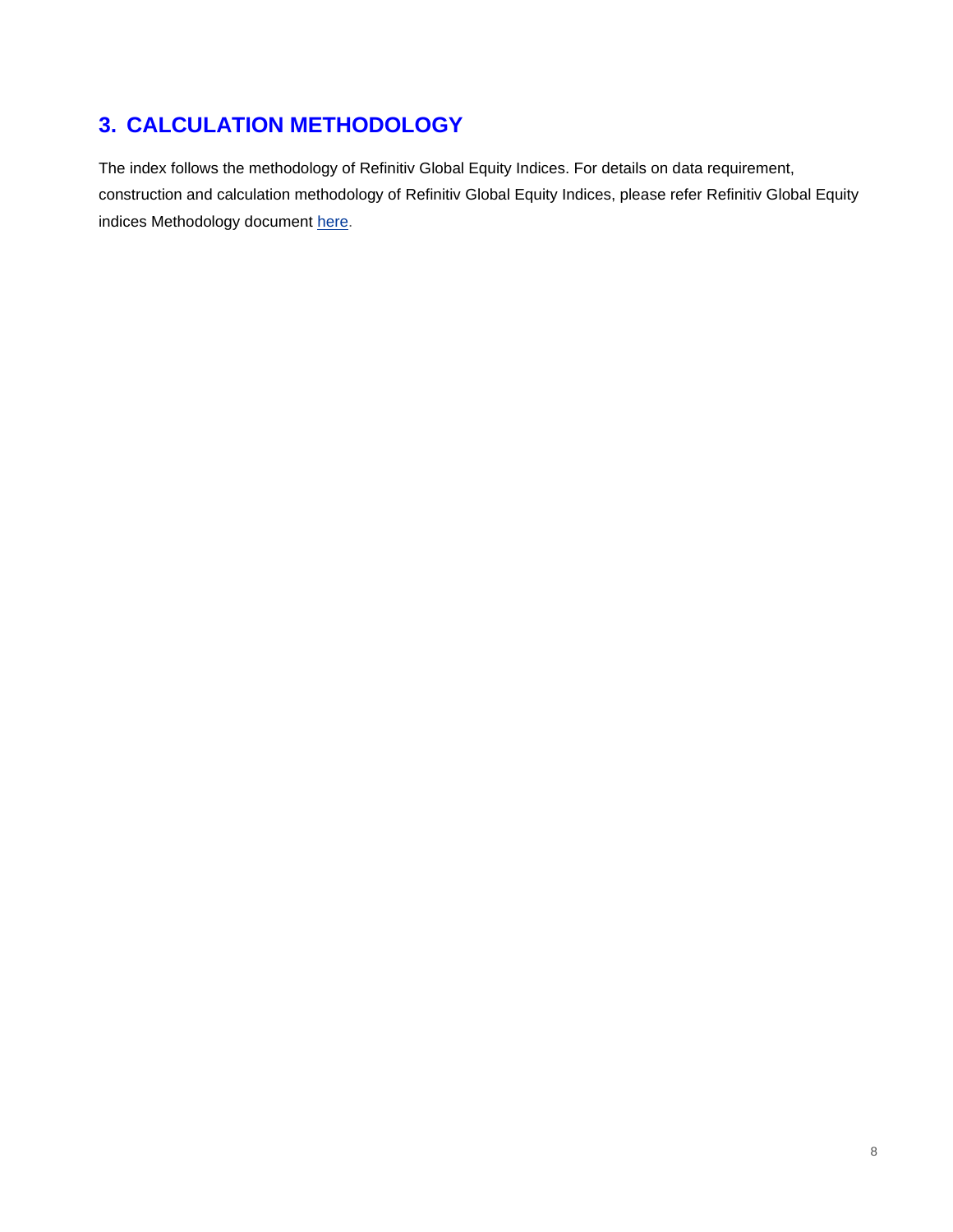### **4. MAINTENANCE**

#### **4.1 Daily Index Maintenance**

The securities which form the Index are re-weighted due to changes in the price of the underlying securities change.

The index is maintained on a daily basis by a dedicated support team. This team is in direct collaboration with the Refinitiv Data Operations Global Corporate Actions teams, and is responsible for identifying all corporate action events that affect the capital structure of a constituent in the index including stock splits, delisting, and symbol changes and ensure these changes are implemented into the index. The team also monitors divisor movements and performs constituent pricing comparisons between independent constituent price sources to ensure the accuracy of the index return values. Where a security in the Index is subject to a merger or acquisition activity or delisting, the security will be deleted from the Index as set out in the Refinitiv Corporate Action Methodology that is available [here.](https://financial.thomsonreuters.com/content/dam/openweb/documents/pdf/financial/corporate-actions-methodology.pdf)

#### **4.2 Index Rebalance**

Refinitiv AFCM Low Carbon Select Index rebalances bi-annually i.e. after close of business on last trading day of June and December.

This rebalance is the major source of additions and deletions to index. There are no additions to the Index outside of the rebalance process.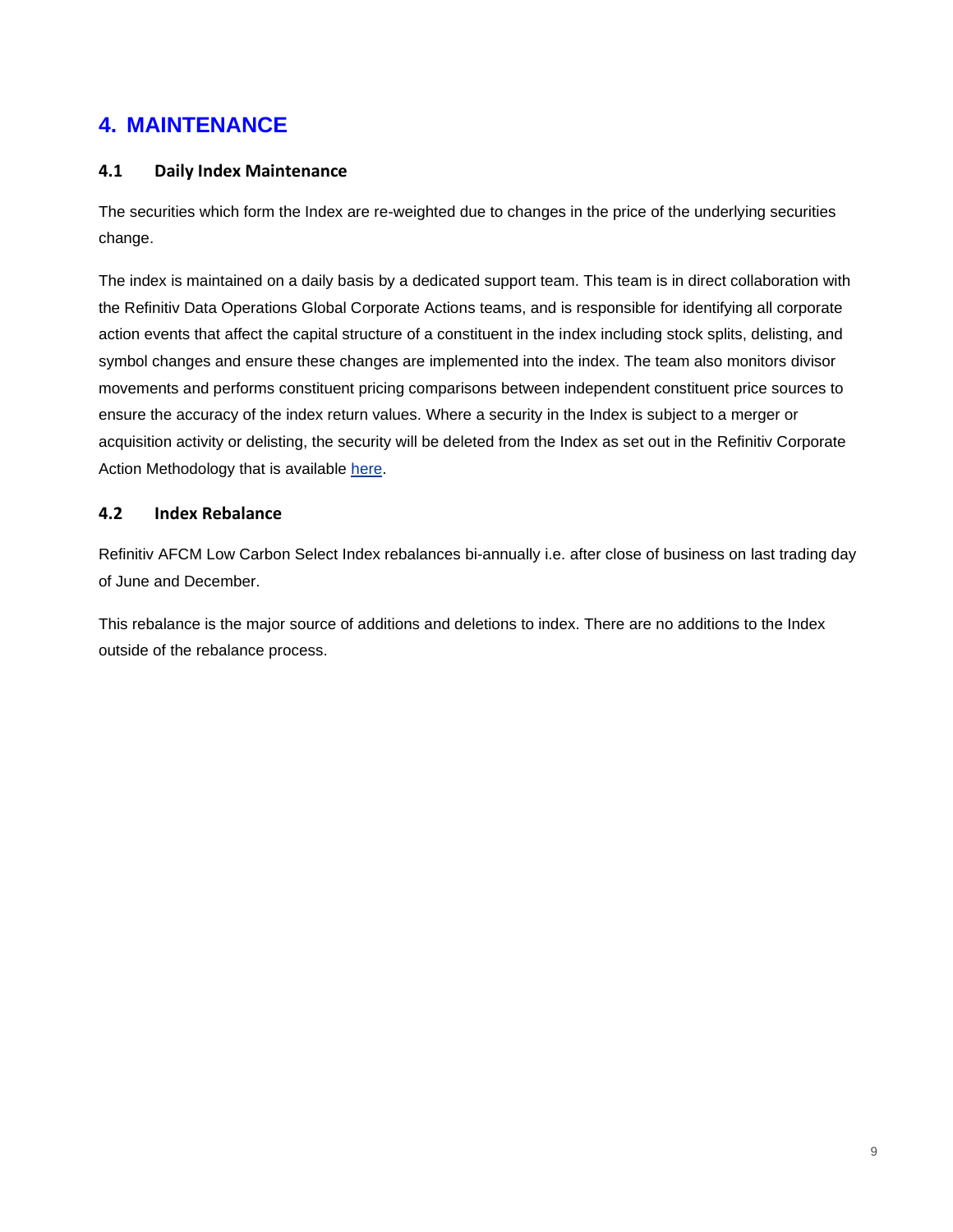### **5. Quality Control**

#### **5.1 Quality Control**

Refinitiv has quality control procedures in place to monitor any prices, whether they are obtained from a regulated exchange or other market, prior to calculation of indices as well as prior to publication.

#### **5.2 Re-Statement Policy**

A retrospective recalculation will only be made when a manifest and material error has been identified. Any retrospective recalculation will be notified to users via the alert system on Refinitiv Eikon.

#### **5.3 Insufficient Data and Market Disruptions**

Refinitiv endeavors to develop and publish indices only where Refinitiv has a high level of confidence of longterm availability and access to the necessary data to administer the indices.

A "Market Emergency" is herein defined as any unscheduled and extraordinary condition in which liquidity in the markets used to source input data is interrupted (such as an event resulting in the unscheduled closing of futures exchanges). Should a Market Emergency occur, Refinitiv reserves the right to take such action with respect to the Index as it deems appropriate given the circumstances and after consulting with the Index Action Committee as appropriate.

Refinitiv will attempt to notify interested parties of any such actions as well in advance as is practicable. There is no assurance, however, that following a Market Emergency, the actions taken in response to such Market Emergency, or any other force majeure event, will not have an adverse effect on the value of the Index or the way it is calculated.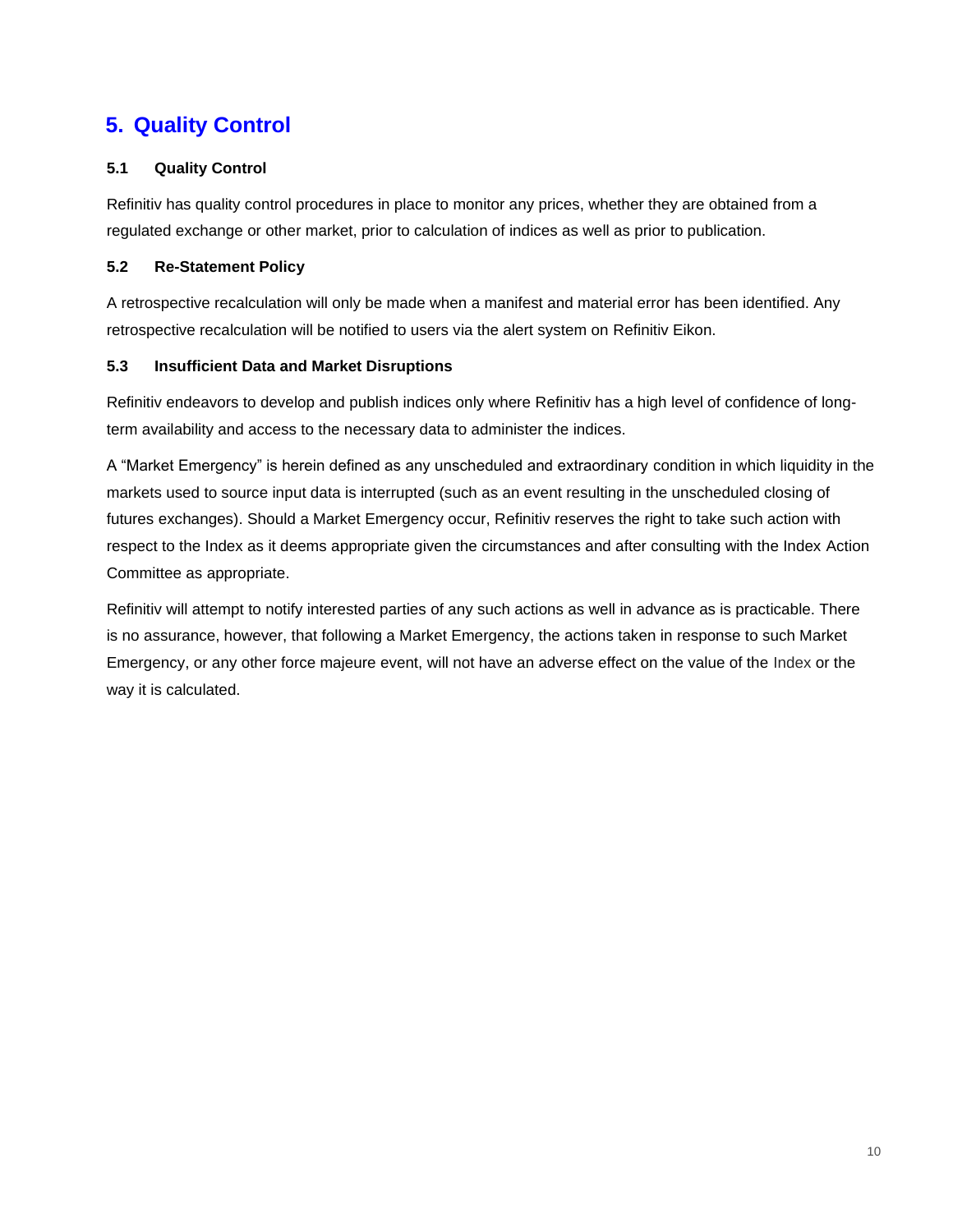### **6. GOVERNANCE**

There is a committee to oversee the Index at Refinitiv Index Business that constructs the index, and ensures that the attributes the index claims to possess are indeed present. This committee also owns index rebalances.

#### <span id="page-10-0"></span>**6.1 Index Action Committee**

There is an internal index action committee (IAC) at Refinitiv Indices. The IAC reviews country and region indices and rebalances. It is composed of the Refinitiv Equity Indices Benchmarks Manager, Refinitiv Commodity Indices Benchmarks Manager, Hear of FX Benchmarks Research & Design, Development Manager and Head of Data Operations.

The main activity of this Index Action Committee is to insure that the attributes the index claims to possess – the necessary liquidity, capitalization assignment (large, mid or small-cap) or style considerations – are indeed present. These reviews take place at each rebalance and at each quarterly review. The Index Action Committee also deals with unusual corporate actions which are not handled by the pricing methodology or by the internal data management team that makes hand- adjustments to the index for items such as mergers and delistings. These reviews take place on a monthly or more frequent basis. Finally, as each index needs a minimum number of constituents in order for its price to be computed, the Index Committee decides if an index should be discontinued or possibly resurrected. This decision will normally be made during the rebalance period but could happen more often.

#### **6.2 Benchmark Manager**

The Benchmark Manager is a subject matter expert and is responsible for the integrity and quality of the Index which includes the following specific responsibilities:

- Interpreting the Index Methodology and implement the change procedure (if any)
- Reviewing feedback received from the Index stakeholders.
- Developing and implementing changes to the Index Methodology pursuant to feedback from Index stakeholders or in response to market events, subject to Section 7.2, Cessation of an Index.
- Managing interaction with Index stakeholders

#### <span id="page-10-1"></span>**6.3 Index Stakeholder Feedback**

The Benchmark Manager may seek the views of market participants and other Index stakeholders on a bilateral basis from time to time or through one or more Index Advisory Groups. Issues on which the Benchmark Manager may consult Index stakeholders include conditions in the underlying markets that the Index represents, the representativeness of the input data used in the determination of the Index, the performance of the index with respect to the underlying markets that it represents, potential changes to the index calculation methodology, the weight calculation algorithm and exceptional market events.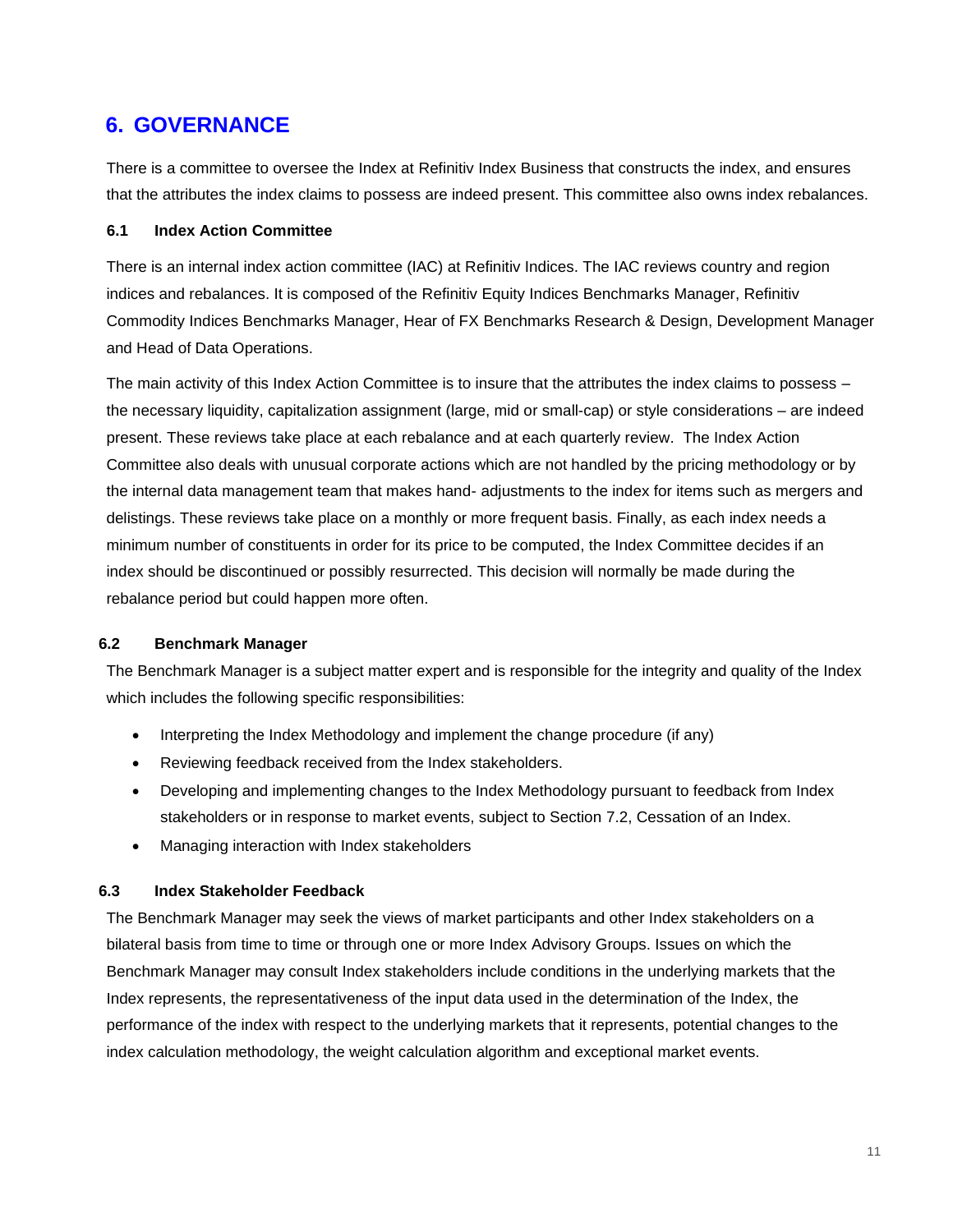## **7. METHODOLOGY REVIEWS AND CHANGE PROCEDURES**

#### <span id="page-11-0"></span>**7.1 Review of the Methodology**

The Refinitiv AFCM Low Carbon Select Index Methodology is reviewed once a year and, if required by market events, more frequently. Any potential changes to the Methodology are reviewed by the Index Action Committee and AFCM.

#### **7.2 Cessation of An Index**

Refinitiv aims not to stop the publication of any index that is used as a benchmark.

For those cases where Refinitiv does decide to stop the publication of an index, Refinitiv will look to find a suitable successor to its role as Administrator of the index. Should no successor be found, Refinitiv will conduct a consultation with any relevant stakeholders, the Index Action Committee and the Refinitiv Independent Oversight Committee. Refinitiv will publish a notice on its website about the possibility of stopping the publication of the Index and inviting anyone to provide feedback.

Such notice will be posted at least 6 months, where possible, prior to cessation of publication of the index, or on a best efforts basis for circumstances beyond the control of Refinitiv. After the consultation period, Refinitiv will publish externally the timeline for cessation. Internally, detailed operating procedures will be drafted to ensure a managed cessation.